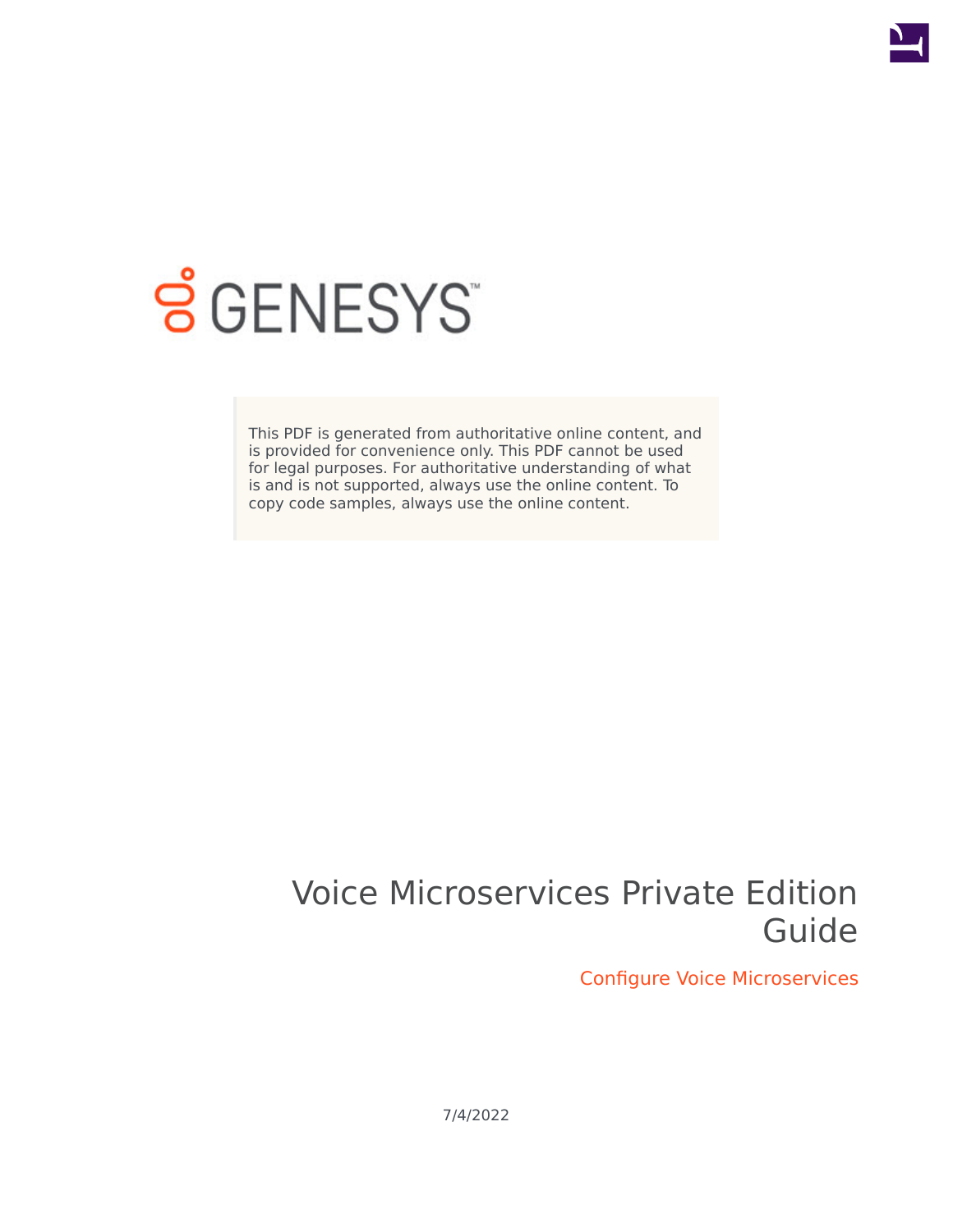### Contents

- 1 [Override Helm chart values](#page-2-0)
	- 1.1 [Deployment section](#page-2-1)
	- 1.2 [Image section](#page-3-0)
	- 1.3 [Config section](#page-3-1)
	- 1.4 [Secrets section](#page-3-2)
	- 1.5 [HPA section](#page-3-3)
	- 1.6 [Resources section](#page-4-0)
	- 1.7 [Log volume](#page-4-1)
- 2 [Configure Kubernetes](#page-5-0)
- 3 [Configure security](#page-5-1)
	- 3.1 [Security context configuration](#page-5-2)
	- 3.2 [Secrets for Voice services](#page-6-0)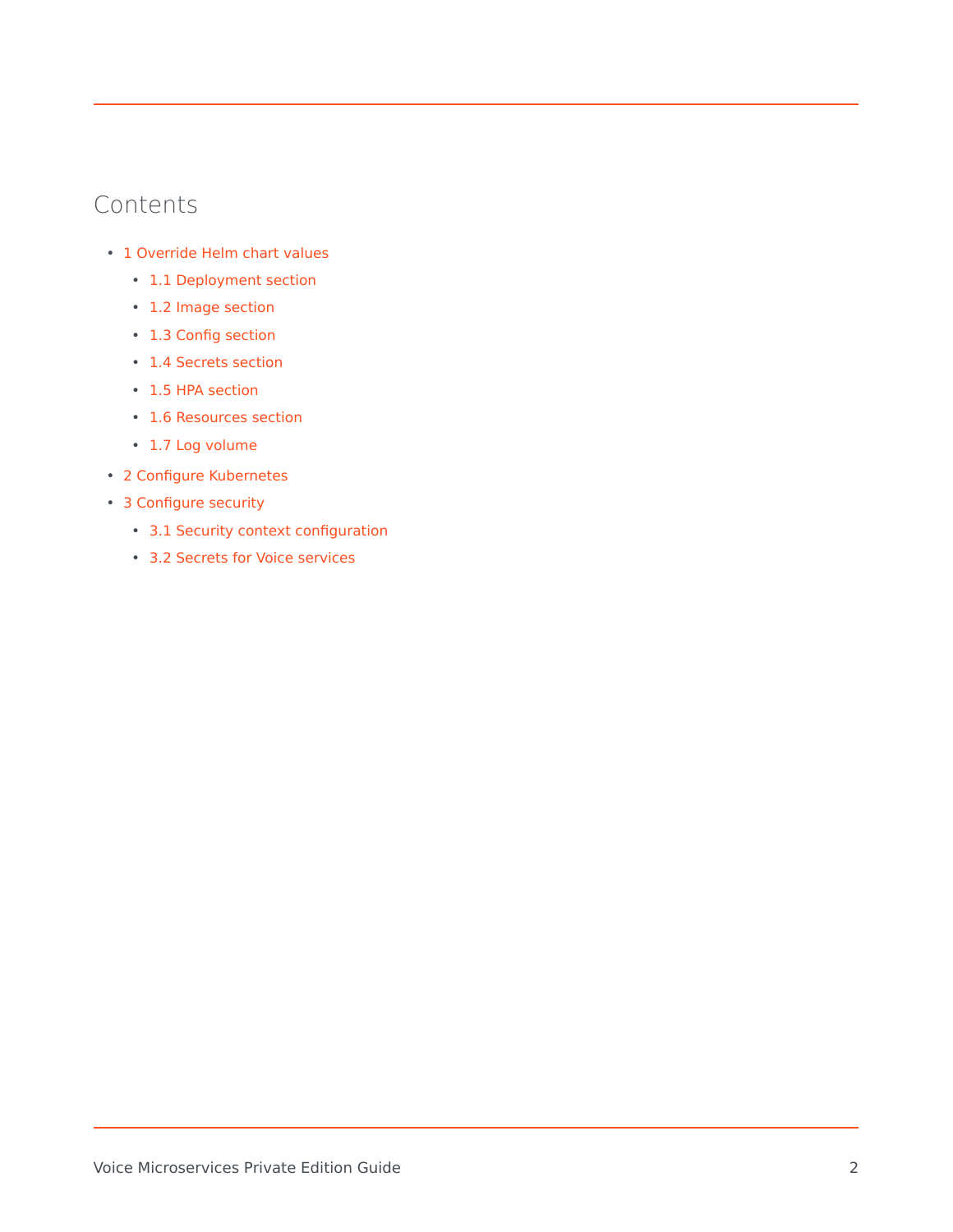Learn how to configure Voice Microservices.

#### **Related documentation:**

- •
- •

## <span id="page-2-0"></span>Override Helm chart values

For general information about overriding Helm chart values, see Overriding Helm Chart values in the *Genesys Multicloud CX Private Edition Guide*.

If you want to use arbitrary UIDs in your OpenShift deployment, you must override the **securityContext** settings in the **values.yaml** file, so that no user or group IDs are specified. For details, see Security context configuration, below.

When deploying Voice services, certain parameters need to be enabled or modified based on customer requirements and environment. For each of the Voice services, an override **values.yaml** file must be created that overrides certain sections of the default configuration for the service. In this document, we use the following format for creating an override **values.yaml** file: **\_override\_values.yaml**.

The **override values.yaml** file contains the following sections:

- Deployment
- Image
- Config
- Secrets
- HPA
- Resources
- Log volume

#### <span id="page-2-1"></span>Deployment section

This section can be used to specify minimum and max instances that will be started for each service. By default, the minimum replica count is 1, and the maximum replica count is 10. You can modify it per your load requirements. For RQ service alone it is recommended to set replica count to 2 or more based on load for high availability.

deployment:<br>namespace: voice # Namespace of voice service replicaCount: 1 # Min replica count when service is deployed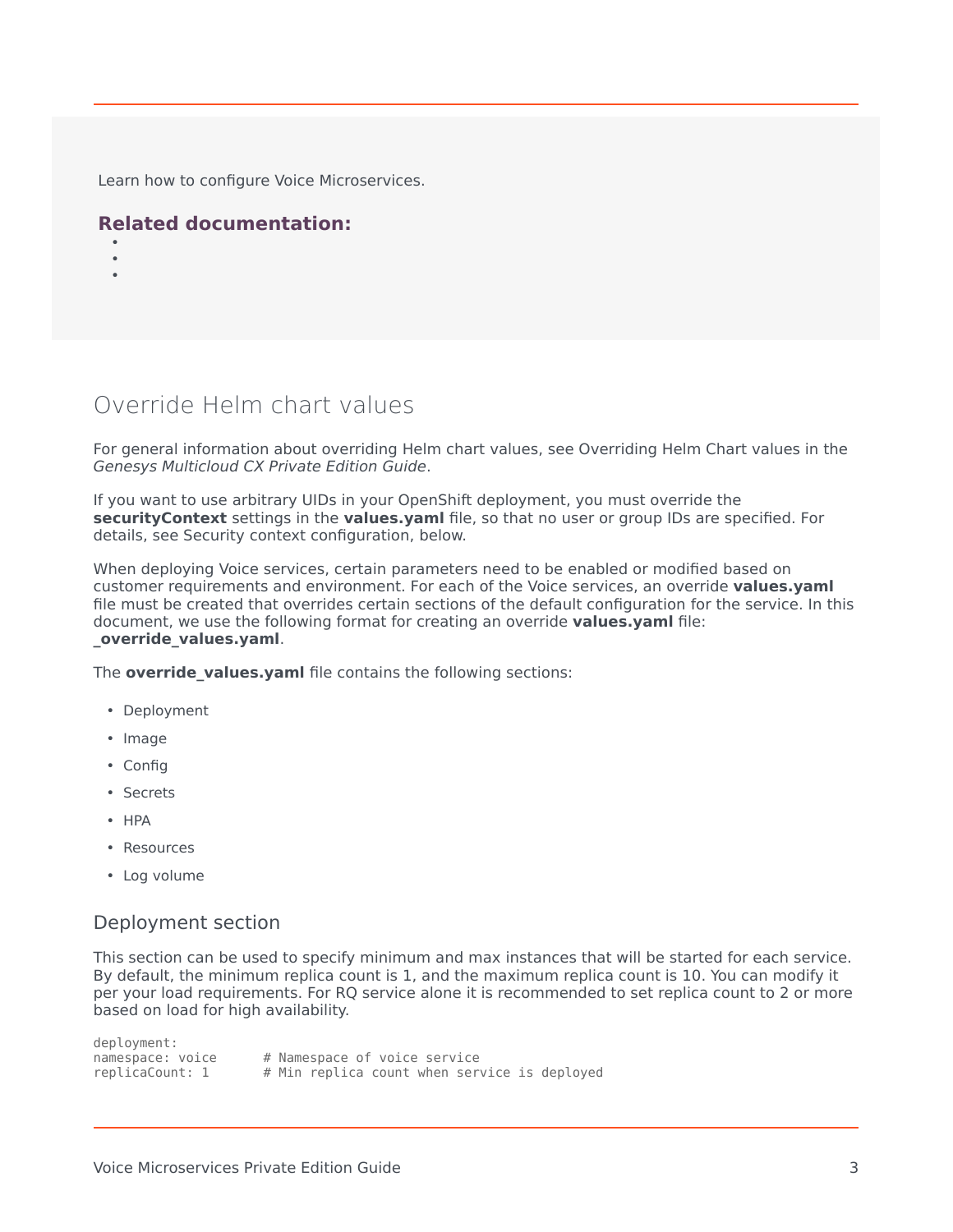maxReplicas: 10 # Max replica count to which the service will scale.

#### <span id="page-3-0"></span>Image section

This section has information about the registry from which the voice services will be deployed.

```
image:
  registry: pureengage-docker-staging.jfrog.io # registry from where image needs to be
deployed
  pullPolicy: Always \# whether to pull image always \# whether to pull image always image always \# Secrets needed for pulling in
                                                           # Secrets needed for pulling image from
registry
```
#### <span id="page-3-1"></span>Config section

The config section contains configuration parameters that need to be overridden for all voice services.

Additional information needs to be passed for SIP Service: dnsServer. Get the DNS Server value from the above section (Configure DNS server for voice-sip).

```
# Set the redis port to be used.
context:
 envs:
   redis:
     port: 6379 # Redis port
   dnsServer: "10.202.0.10" # DNS server address. Needed only for SIP Service.
```
#### <span id="page-3-2"></span>Secrets section

This section captures all the secrets needed by voice services for connecting to infraservices (Consul, Kafka, Redis). The default values for Redis and Kafka secrets are the same as what is created above.

```
# set the secrets
secrets:
  redisCache:
    general:
     enabled: true
  consulACL:
    volumes:
    - name: consul-shared-secret
      secret:
        secretName: consul-voice-token
```
#### <span id="page-3-3"></span>HPA section

The HPA section captures whether HPA is enabled for a service or not and what is the CPU and memory percentage used for scale up and scale down. Common HPA for the following voice services: Agent Service, Config Service, Call State Service, Registrar Service, SIP Front End service, Dial Plan Service.

hpa:

| targetCPUPercent: 60    | # Average CPU percentage which determine scale up and down    |  |  |  |  |  |
|-------------------------|---------------------------------------------------------------|--|--|--|--|--|
| targetMemoryPercent: 60 | # Average Memory percentage which determine scale up and down |  |  |  |  |  |
| enabled: true           | # Horizontal Pod scalar enabled                               |  |  |  |  |  |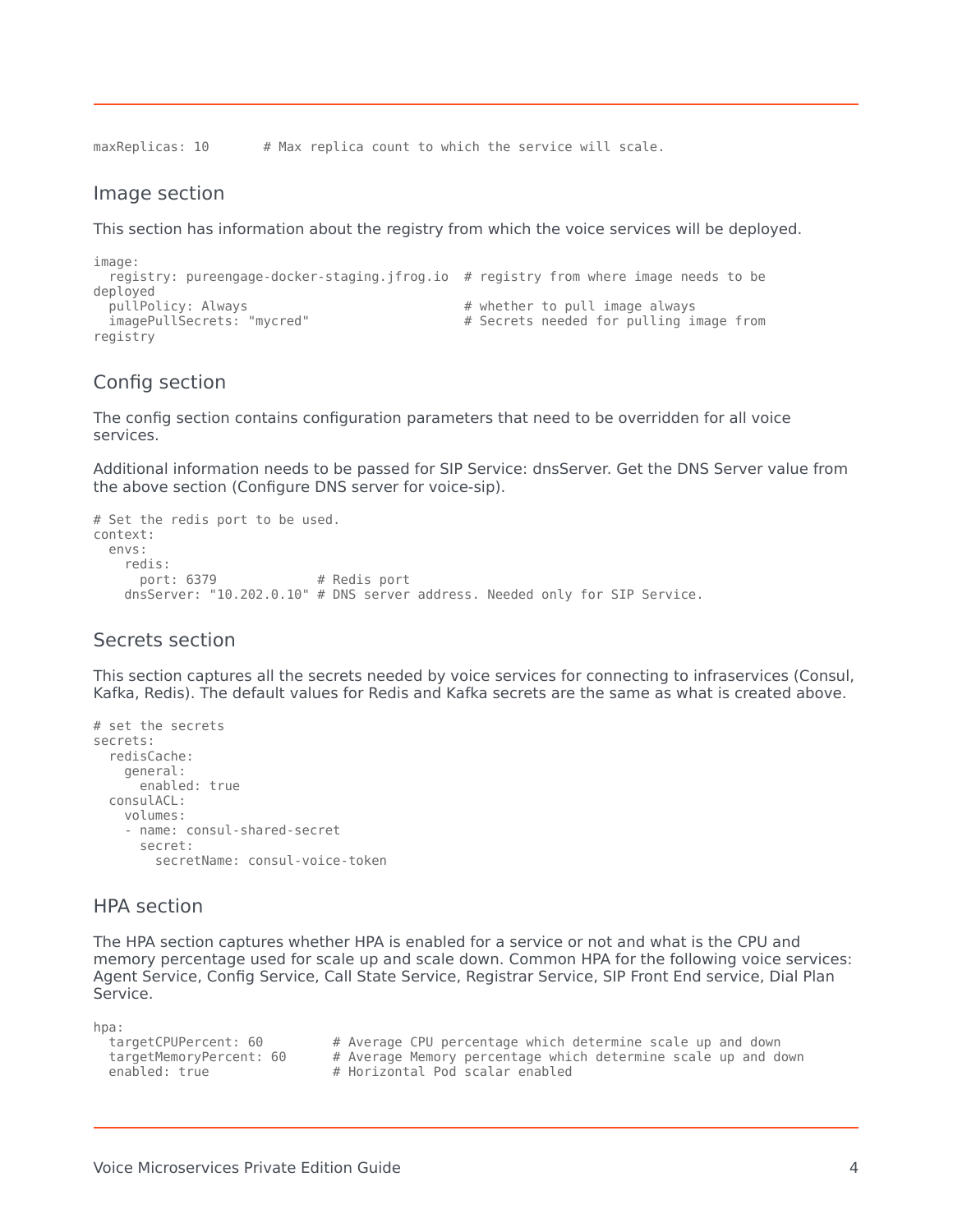For SIPProxy and RQ, HPA is set to false:

 $hna:$ 

hpa:<br>enabled: false # Horizontal Pod scalar enabled

For SIP and ORS, HPA is set as follows:

| 11 pa 1                 |                                                               |
|-------------------------|---------------------------------------------------------------|
| targetCPUPercent: 50    | # Average CPU percentage which determine scale up and down    |
| targetMemoryPercent: 50 | # Average Memory percentage which determine scale up and down |
| enabled: true           | # Horizontal Pod scalar enabled                               |
|                         |                                                               |

#### <span id="page-4-0"></span>Resources section

This section captures the resource request and limits for each voice service. The default resource given below is set for each service. You can modify this request and limit based on your load requirement.

```
resources:
  requests:
   cpu: "250m"
   memory: "256Mi"
 limits:
   cpu: "500m"
   memory: "512Mi"
```
For ORS and SIPS service the CPU and memory requirement is high so Genesys recommends the following setting:

```
resources:
  requests:
    cpu: "500m"
    memory: "1Gi"
  limits:
   cpu: "1500m"
    memory: "4Gi"
```
#### <span id="page-4-1"></span>Log volume

This section captures parameters pertaining to log volumes needed by SIP Service. These parameters are needed for storing logging of SIP Server binary that is run inside the SIP Cluster service. The values for **storageClass** and **volumeName** should be configured based on the recommendation given in the Persistent Volume section.

```
# pvc will be created for logs
volumes:
  pvcLog:
    create: true
    claim: sip-log-pvc
    storageClass:
    volumeName:
  pvcJsonLog:
    create: true
    claim: sip-json-log-pvc
    storageClass:
    volumeName:
```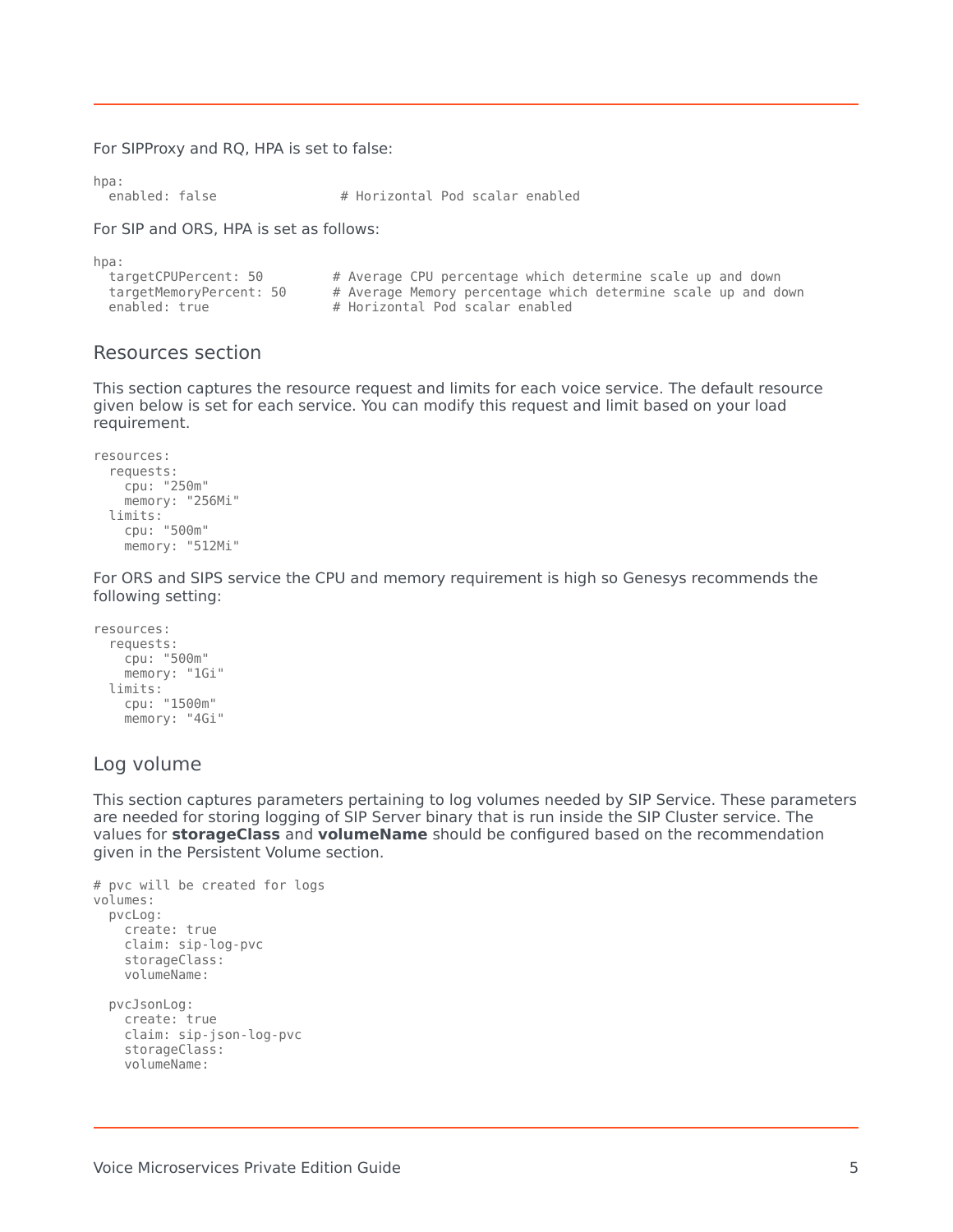log: mountPath:

jsonLog: mountPath:

## <span id="page-5-0"></span>Configure Kubernetes

For information, see the following resources:

- Override Helm chart values
- Configure security
- Secrets for Voice services
- Deploy Voice Microservices

## <span id="page-5-1"></span>Configure security

Before you deploy the Voice Microservices, be sure to read Security Settings in the *Setting up Genesys Multicloud CX Private Edition* guide.

#### <span id="page-5-2"></span>Security context configuration

The security context settings define the privilege and access control settings for pods and containers. For more information, see the Kubernetes documentation.

By default, the user and group IDs are set in the **values.yaml** file as 500:500:500, meaning the **genesys** user.

```
containerSecurityContext:
 readOnlyRootFilesystem: false
 runAsNonRoot: true
 runAsUser: 500
 runAsGroup: 500
podSecurityContext:
 fsGroup: 500
 runAsUser: 500
 runAsGroup: 500
  runAsNonRoot: true
Arbitrary UIDs in OpenShift
```
If you want to use arbitrary UIDs in your OpenShift deployment, you must override the **securityContext** settings in the **values.yaml** file, so that you do not define any specific IDs.

```
containerSecurityContext:
  readOnlyRootFilesystem: false
 runAsNonRoot: true
 runAsUser: null
```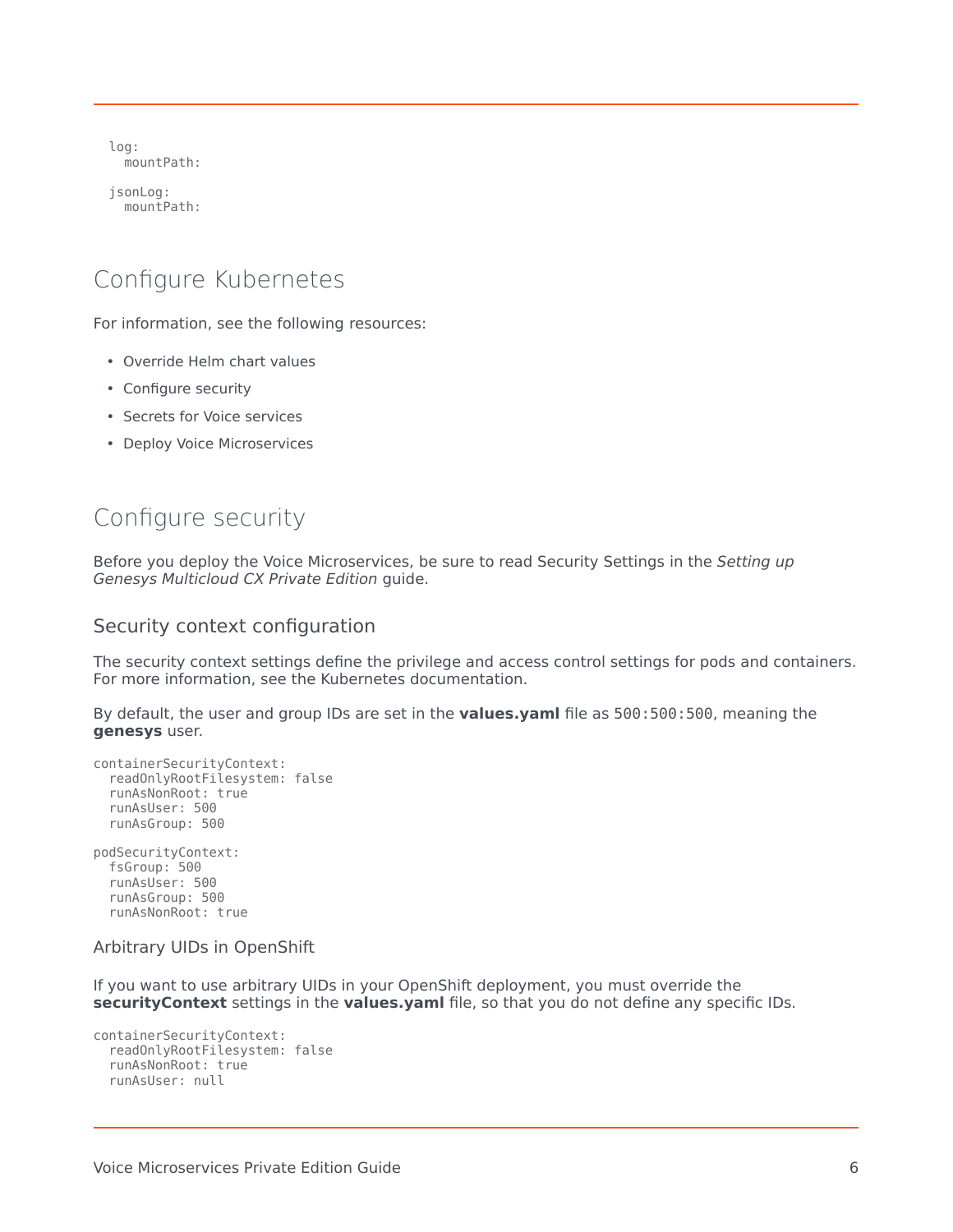```
runAsGroup: 0
```

```
podSecurityContext:
  fsGroup: null
  runAsUser: null
  runAsGroup: 0
 runAsNonRoot: true
```
#### <span id="page-6-0"></span>Secrets for Voice services

Create the following Kubernetes secrets for other infrastructure services:

- 1. Kafka
- 2. docker-registry
- 3. Redis

Kafka secrets

Kafka secrets must be created when Kafka is deployed. The secret is referenced in the Voice Microservices **values.yaml** file.

When Kafka is deployed without authentication, create the secret for Kafka as follows:

```
kubectl create secret generic -n voice kafka-secrets-token --from-literal=kafka-
secrets={\"bootstrap\":}
for ex, kubectl create secret generic -n voice kafka-secrets-token --from-literal=kafka-
secrets={\"bootstrap\":\"infra-kafka-cp-kafka.infra.svc.cluster.local:9092\"}
```
When Kafka is deployed with authentication, create the secret for Kafka using this method:

```
kubectl create secret generic -n voice kafka-secrets-token --from-literal=kafka-
secrets={\"bootstrap\":, \"username\": , \"password\": }
for ex, kubectl create secret generic -n voice kafka-secrets-token --from-literal=kafka-
secrets={\"bootstrap\":\"infra-kafka-cp-
kafka.infra.svc.cluster.local:9092\",\"username\":\"kafka-user\",\"password\":\"kafka-
password\"}
```
#### Redis secrets

Ensure Redis is installed before you deploy the Voice Services.

Use the following commands to create Redis secrets:

```
export REDIS_PASSWORD=$(kubectl get secret infra-redis-redis-cluster -n infra -o
jsonpath="{.data.redis-password}" | base64 --decode)
kubectl create secret generic -n voice redis-agent-token --from-literal=redis-agent-
state={\"password\":\"$REDIS_PASSWORD\"}
kubectl create secret generic -n voice redis-callthread-token --from-literal=redis-call-
state={\"password\":\"$REDIS_PASSWORD\"}
kubectl create secret generic -n voice redis-config-token --from-literal=redis-config-
state={\"password\":\"$REDIS_PASSWORD\"}
kubectl create secret generic -n voice redis-tenant-token --from-literal=redis-tenant-
stream={\"password\":\"$REDIS_PASSWORD\"}
kubectl create secret generic -n voice redis-registrar-token --from-literal=redis-registrar-
state={\"password\":\"$REDIS_PASSWORD\"}
kubectl create secret generic -n voice redis-sip-token --from-literal=redis-sip-
```